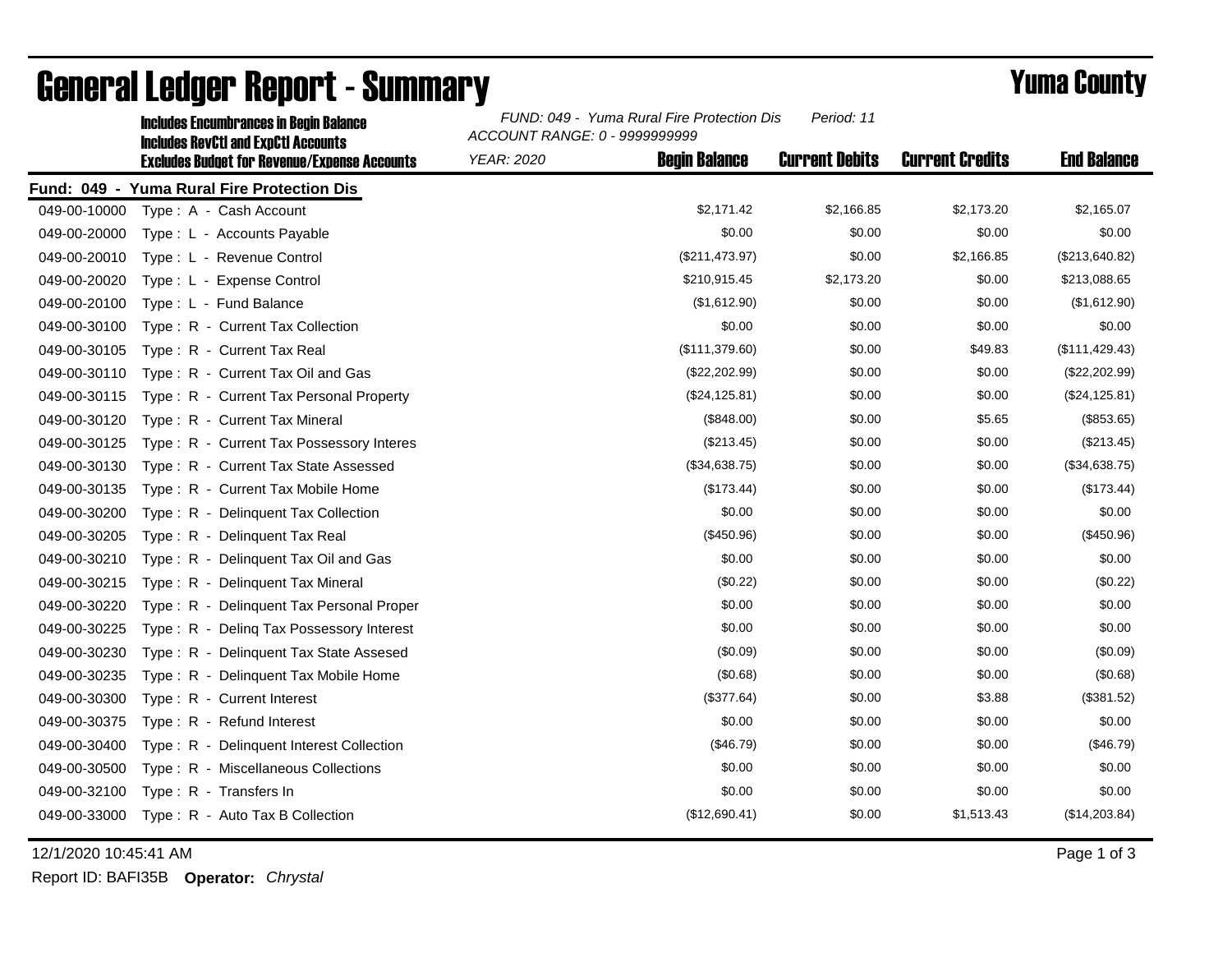|              | uviivi di Luuyvi Tiupui ta Vannilai y<br><b>Includes Encumbrances in Begin Balance</b>     | Period: 11<br>FUND: 049 - Yuma Rural Fire Protection Dis<br>ACCOUNT RANGE: 0 - 9999999999 |                             |                      | .                     |                                  |                    |
|--------------|--------------------------------------------------------------------------------------------|-------------------------------------------------------------------------------------------|-----------------------------|----------------------|-----------------------|----------------------------------|--------------------|
|              | Includes RevCtI and ExpCtI Accounts<br><b>Excludes Budget for Revenue/Expense Accounts</b> | <b>YEAR: 2020</b>                                                                         |                             | <b>Begin Balance</b> | <b>Current Debits</b> | <b>Current Credits</b>           | <b>End Balance</b> |
|              | Fund: 049 - Yuma Rural Fire Protection Dis                                                 |                                                                                           |                             |                      |                       |                                  |                    |
| 049-00-33100 | Type: R - Auto Tax A & F Collection                                                        |                                                                                           |                             | (\$4,325.14)         | \$0.00                | \$594.06                         | (\$4,919.20)       |
| 049-00-49100 | Type: X - Treasurer Fees                                                                   |                                                                                           |                             | \$5,833,74           | \$1.78                | \$0.00                           | \$5,835.52         |
| 049-00-49401 | Type: X - Transfer Out                                                                     |                                                                                           |                             | \$0.00               | \$0.00                | \$0.00                           | \$0.00             |
| 049-00-49500 | Type: X - Checks Written / ACH Transfer                                                    |                                                                                           |                             | \$205.081.71         | \$2.171.42            | \$0.00                           | \$207,253.13       |
|              | Fund: 049 - Yuma Rural Fire Protection Dis                                                 |                                                                                           | Totals :                    | (\$558.52)           | \$6,513.25            | \$6,506.90                       | (\$552.17)         |
|              | <b>Total Fund Revenues:</b>                                                                | \$2.166.85                                                                                | <b>Total Fund Expenses:</b> |                      | \$2.173.20            | <b>Net Revenue Over Expense:</b> | $($ \$6.35)        |

General Ledger Report - Summary Yuma County